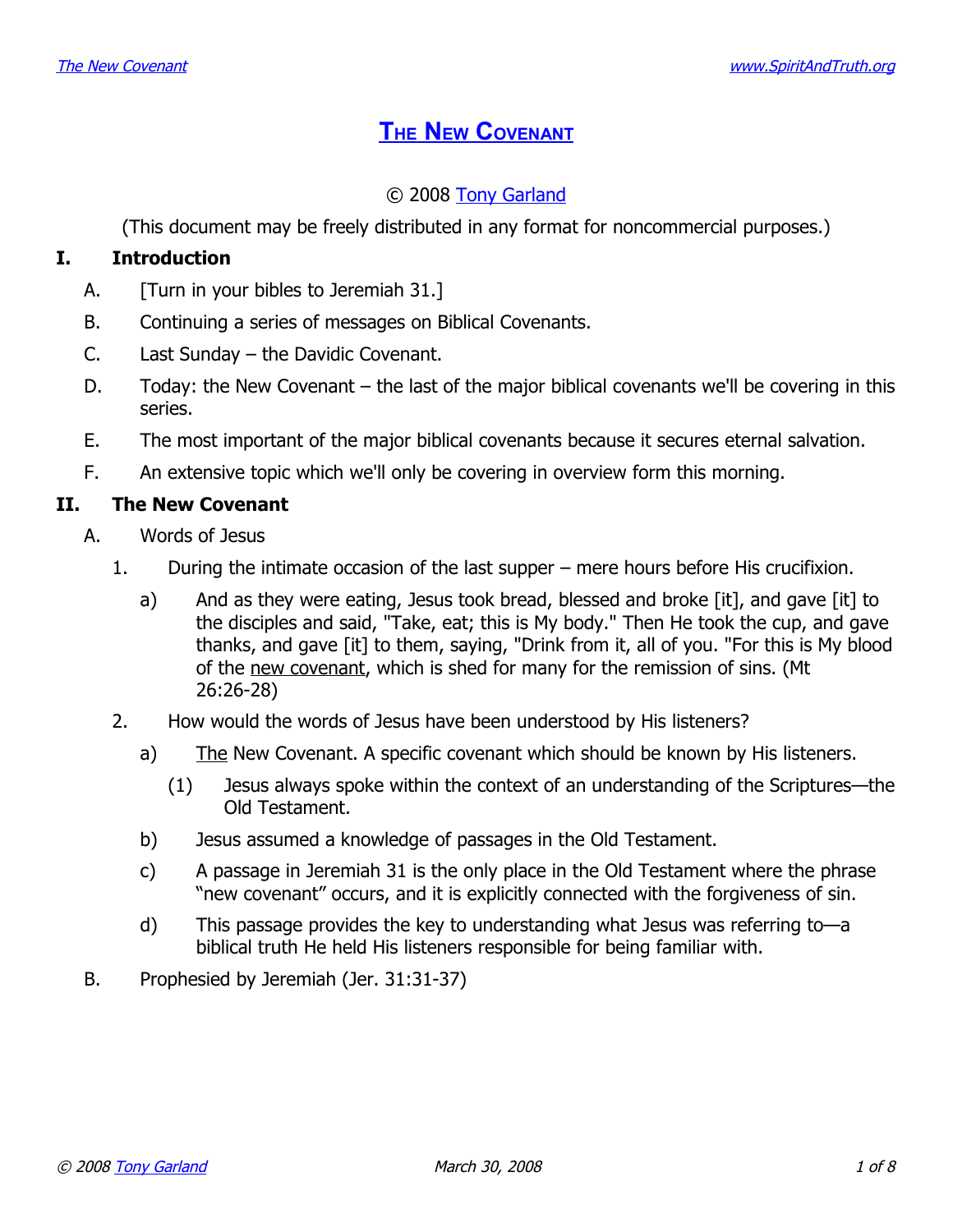- 1. "Behold, the days are coming, says the LORD, when I will make a new covenant with the house of Israel and with the house of Judah- "not according to the covenant that I made with their fathers in the day [that] I took them by the hand to lead them out of the land of Egypt, My covenant which they broke, though I was a husband to them, says the LORD. "But this [is] the covenant that I will make with the house of Israel after those days, says the LORD: I will put My law in their minds, and write it on their hearts; and I will be their God, and they shall be My people. "No more shall every man teach his neighbor, and every man his brother, saying, 'Know the LORD,' for they all shall know Me, from the least of them to the greatest of them, says the LORD. For I will forgive their iniquity, and their sin I will remember no more." Thus says the LORD, Who gives the sun for a light by day, The ordinances of the moon and the stars for a light by night, Who disturbs the sea, And its waves roar (The LORD of hosts [is] His name): "If those ordinances depart From before Me, says the LORD, [Then] the seed of Israel shall also cease From being a nation before Me forever." Thus says the LORD: "If heaven above can be measured, And the foundations of the earth searched out beneath, I will also cast off all the seed of Israel For all that they have done, says the LORD. (Jer 31:31-37)
- 2. Stipulations
	- a) Future to the time of Jeremiah: after the fall of the southern kingdom to Babylon (605 BC).
	- b) Made with the "house of Israel and with the house of Judah" -- the entire nation of Israel, divided into northern and southern kingdoms at the time of the prophecy.
	- c) Contrasted with the law, given at Mt. Sinai: the Mosaic Covenant given specifically to Israel, a covenant which they broke.
- 3. Not according to the Mosaic Covenant
	- a) Unilateral based in the unconditional promise made to Abraham that "in you all families of the earth will be blessed" (Gen. 12:3).
		- (1) The Mosaic Covenant was bilateral: Israel agreed to uphold God's law in order to keep the covenant.
	- b) Unbreakable ultimate fulfillment will cannot be thwarted by the faithlessness of the nation.
		- (1) God's Spirit will bring about fulfillment through the conversion of individual Jews – "I will put My law in their minds and write it on their hearts" (v. 33).
		- (2) At the time of fulfillment there will no longer be a need to teach individual Israelites to know God. Every living Jew will know God.[1](#page-1-0)
			- (a) "No more shall every man teach his neighbor, and every man his brother saying, 'Know the Lord,' for they all shall know Me, from the least of them to the greatest of them" (v. 34).

1

<span id="page-1-0"></span>For more on how God will bring this about, see Eze. 20:37-38.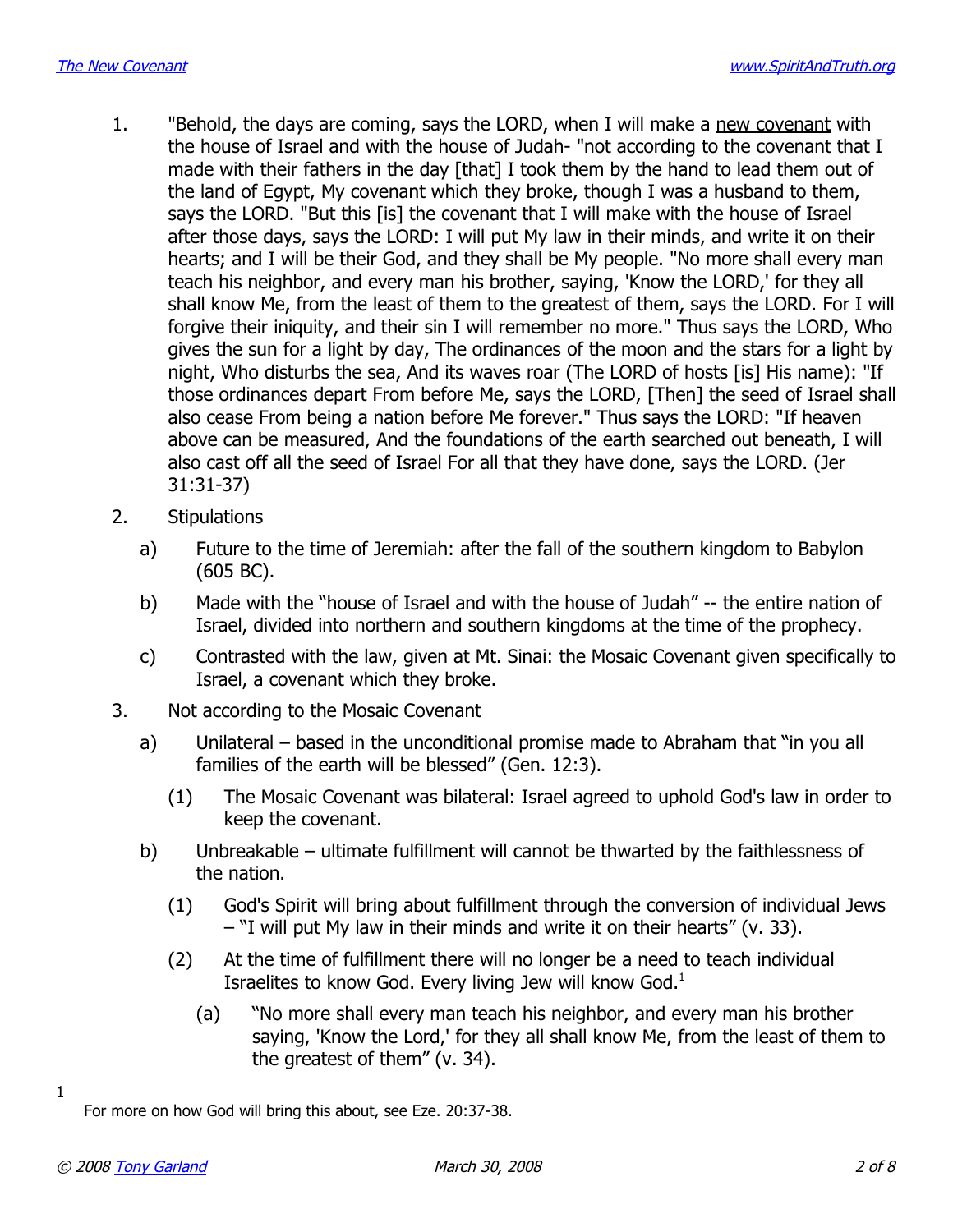- (b) In the very next chapter of Jeremiah
	- i) Behold, I will gather them out of all countries where I have driven them in My anger, in My fury, and in great wrath; I will bring them back to this place, and I will cause them to dwell safely. 'They shall be My people, and I will be their God; 'then I will give them one heart and one way, that they may fear Me forever, for the good of them and their children after them. 'And I will make an everlasting covenant with them, that I will not turn away from doing them good; but I will put My fear in their hearts so that they will not depart from Me. (Jer 32:37-40)
- (c) Ezekiel saw this same conversion of Israel by God's Spirit
	- i) "For I will take you from among the nations, gather you out of all countries, and bring you into your own land. "Then I will sprinkle clean water on you, and you shall be clean; I will cleanse you from all your filthiness and from all your idols. "I will give you a new heart and put a new spirit within you; I will take the heart of stone out of your flesh and give you a heart of flesh. "I will put My Spirit within you and cause you to walk in My statutes, and you will keep My judgments and do [them]. "Then you shall dwell in the land that I gave to your fathers; you shall be My people, and I will be your God. (Eze 36:24-28)
- (d) Paul reminded the church at Rome of this promised conversion of the Jews<sup>[2](#page-2-0)</sup>
	- i) For I do not desire, brethren, that you should be ignorant of this mystery, lest you should be wise in your own opinion, that blindness in part has happened to Israel until the fullness of the Gentiles has come in. And so all Israel will be saved, as it is written: "The Deliverer will come out of Zion, And He will turn away ungodliness from Jacob; For this [is] My covenant with them, When I take away their sins." (Rom. 11:25-27)
- c) Supersedes the Old, Mosaic Covenant
	- (1) The writer of Hebrews indicates that the Mosaic Covenant has become obsolete because of the inability of men to keep the law.
		- (a) For if that first covenant had been faultless, then no place would have been sought for a second. . . [Quotes Jeremiah 31] . . In that He says, "A new covenant," He has made the first obsolete. Now what is becoming obsolete and growing old is ready to vanish away. (Heb 8:7-13)
		- (b) Called a "better covenant" because it was established on "better promises" (Heb 8:6)

2

<span id="page-2-0"></span>Paul gives a two-part composite citation in 11:26b-27 from the Septuagint of Isaiah, the first from Isaiah 59:20-21a (Rom. 11:26-27a) and the second from Isaiah 27:9 (Rom. 11:27b). While there are some differences between the Septuagint Paul quotes and the Hebrew text discussed in the previous section, none alters the conclusions reached in that discussion. R. Bruce Compton, "Dispensationalism, The Church, and the New Covenant" in the Detroit baptist Theological Journal (DBSJ) 8 (Fall 2003), pp. 26-27. [<http://www.dbts.edu/journals/2003/Compton.pdf>](http://www.dbts.edu/journals/2003/Compton.pdf)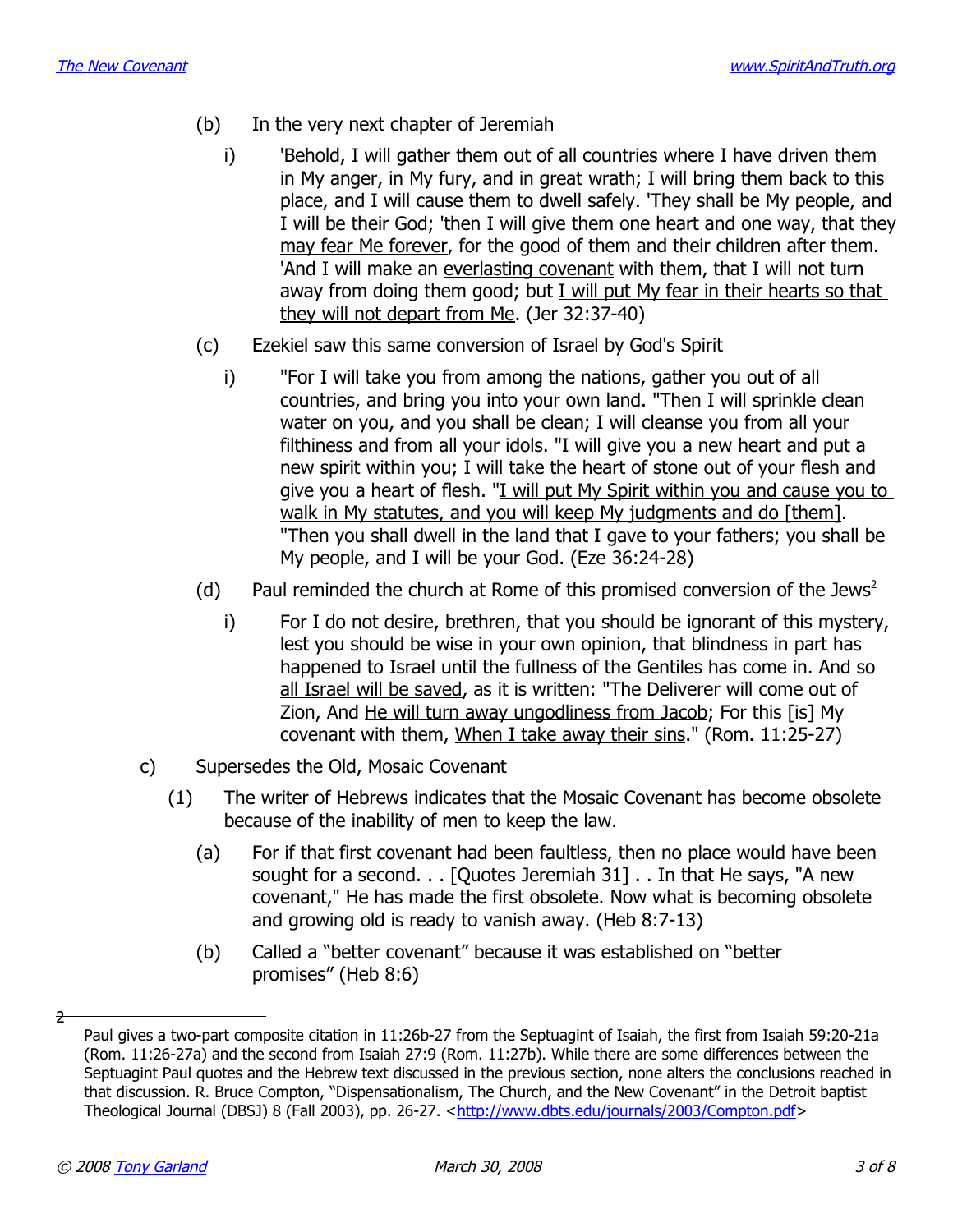- 4. God's provision for sin.
	- a) "I will forgive their iniquity, and their sin I will remember no more" (v. 34)
	- b) Compare with Paul's words: "This is My covenant with them when I take away their sins" (Rom. 11:25-27).
- 5. Continuance of the nation of Israel guaranteed.
	- a) Attested by the continuance of the sun and moon (dual witness).
		- (1) Now a great sign appeared in heaven: a woman clothed with the sun, with the moon under her feet, and on her head a garland of twelve stars. (Rev. 12:1)
			- (a) Clothing (of the sun) speaks of *protection*.
			- (b) Moon under her feet speaks of *support*.
		- (2) To destroy Israel requires first removing the sun and moon.
		- (3) Immeasurable dimensions of the heavens and unsearchable nature of the foundations of the earth (dual witness).
	- b) Fulfillment requires the continued existence of Israel.
		- (1) It appears from other passages that the national conversion of Israel will only come after the fullness of Gentiles has come in (Rom. 11:25), ultimately at the 2<sup>nd</sup> Coming of Christ in preparation for Israel's role in the Millennial Kingdom to follow.
- 6. Unbreakable by Israel's disobedience
	- a) Attested by the dual witness of heaven and earth.
	- b) Thus says the LORD: "If heaven above can be measured, And the foundations of the earth searched out beneath, I will also cast off all the seed of Israel For all that they have done, says the LORD. (Jer 31:37)
	- c) Why such an extreme statement?
		- (1) Israel's history, both before and after Jeremiah, of continued disobedience to God.
		- (2) The coming crucifixion of her own Messiah!
		- (3) The claim by others, heard within Christianity even now, that the nation of Israel has forfeited and been cut off from these promises.
- C. Ratified, or confirmed by the shedding of blood
	- 1. As early as Leviticus, the connection between blood and atonement was made by God
		- a) For the life of the flesh [is] in the blood, and I have given it to you upon the altar to make atonement for your souls; for it [is] the blood [that] makes atonement for the soul.' (Le 17:11 cf. Gen. 9:4)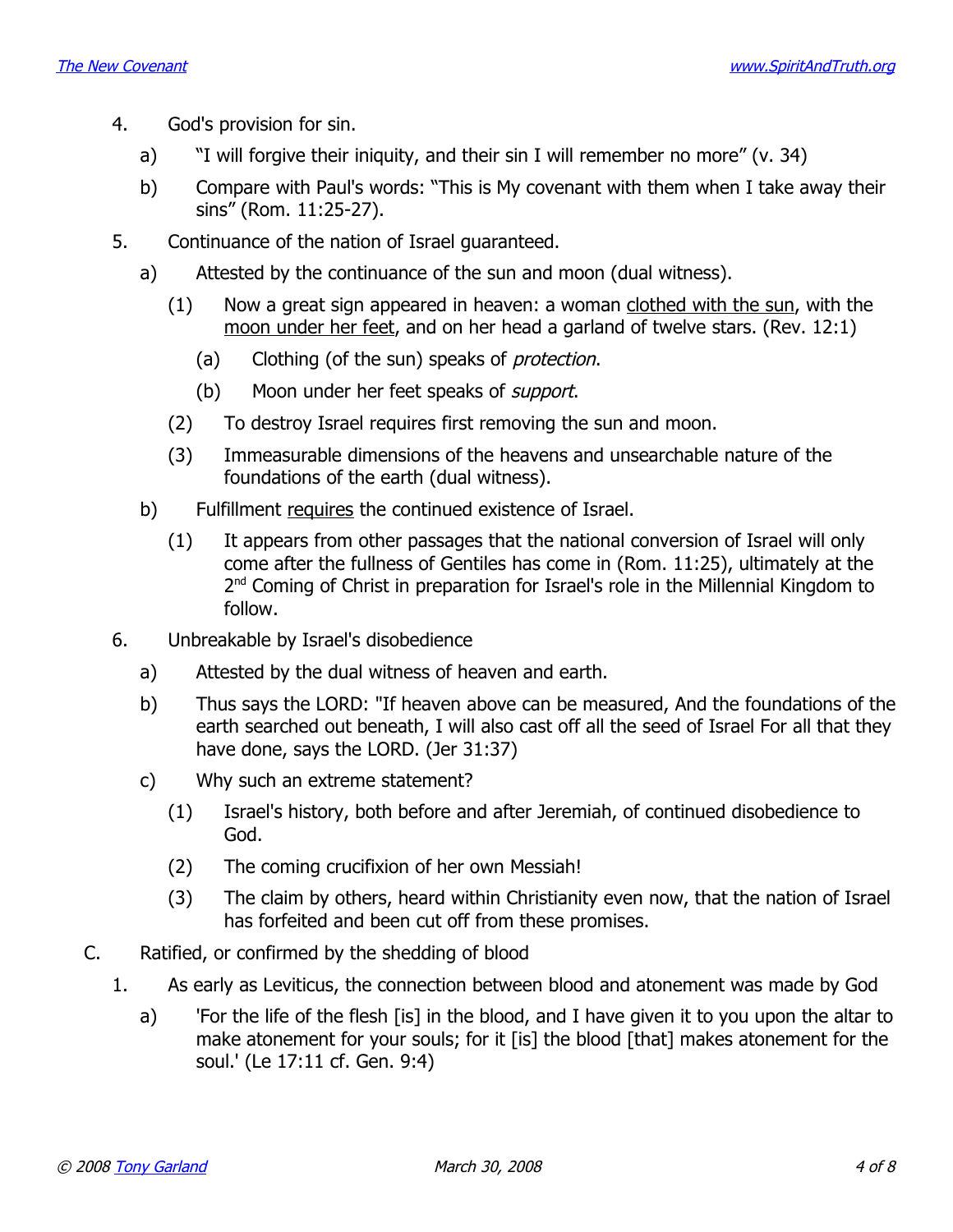- 2. Like the Abrahamic and Mosaic covenants, the New Covenant was ratified by blood the blood of God's perfect Passover Lamb, Jesus Christ.
	- a) The writer of Hebrews indicates that the blood of Jesus redeems those found guilty for violating the law, the Mosaic Covenant (Heb. 9:13-15).
	- b) The similarity between the statements of Moses and Jesus.
		- (1) When ratifying the Mosaic Covenant: And Moses took the blood, sprinkled [it] on the people, and said, "This is the blood of the covenant which the LORD has made with you according to all these words." (Ex 24:8)
		- (2) When ratifying the New Covenant, Jesus said: "For this is My blood of the new covenant, which is shed for many for the remission of sins. (Mt 26:28 cf. Heb. 10:12-14)
- 3. The sign of the covenant the Lord's Supper?
	- a) Paul underscores the memorial nature of the Lord's Supper In the same manner [He] also [took] the cup after supper, saying, "This cup is the new covenant in My blood. This do, as often as you drink [it], in remembrance of Me." (1Co 11:25)

#### **III. Gentile Participation In The New Covenant**

- A. Old Testament
	- 1. The promise given to Abram that, "through you all families of the earth shall be blessed" hints at the wider application of the New Covenant than merely Israel.
	- 2. A common theme of the Old Testament, the dual ministry of Jesus to both Israel and the Gentile nations, is identified by Isaiah
		- a) "And now the LORD says, Who formed Me from the womb [to be] His Servant, To bring Jacob back to Him, So that Israel is gathered to Him (For I shall be glorious in the eyes of the LORD, And My God shall be My strength), Indeed He says, 'It is too small a thing that You should be My Servant To raise up the tribes of Jacob, And to restore the preserved ones of Israel; I will also give You as a light to the Gentiles, That You should be My salvation to the ends of the earth.'" Thus says the LORD, The Redeemer of Israel, their Holy One, To Him whom man despises, To Him whom the nation abhors, To the Servant of rulers: "Kings shall see and arise, Princes also shall worship, Because of the LORD who is faithful, The Holy One of Israel; And He has chosen You." Thus says the LORD: "In an acceptable time I have heard You, And in the day of salvation I have helped You; I will preserve You and give You As a covenant to the people, To restore the earth, To cause them to inherit the desolate heritages; (Isa 49:5-8)
- B. New Testament
	- 1. The question of Gentile salvation in Acts (Acts. 15:7-10).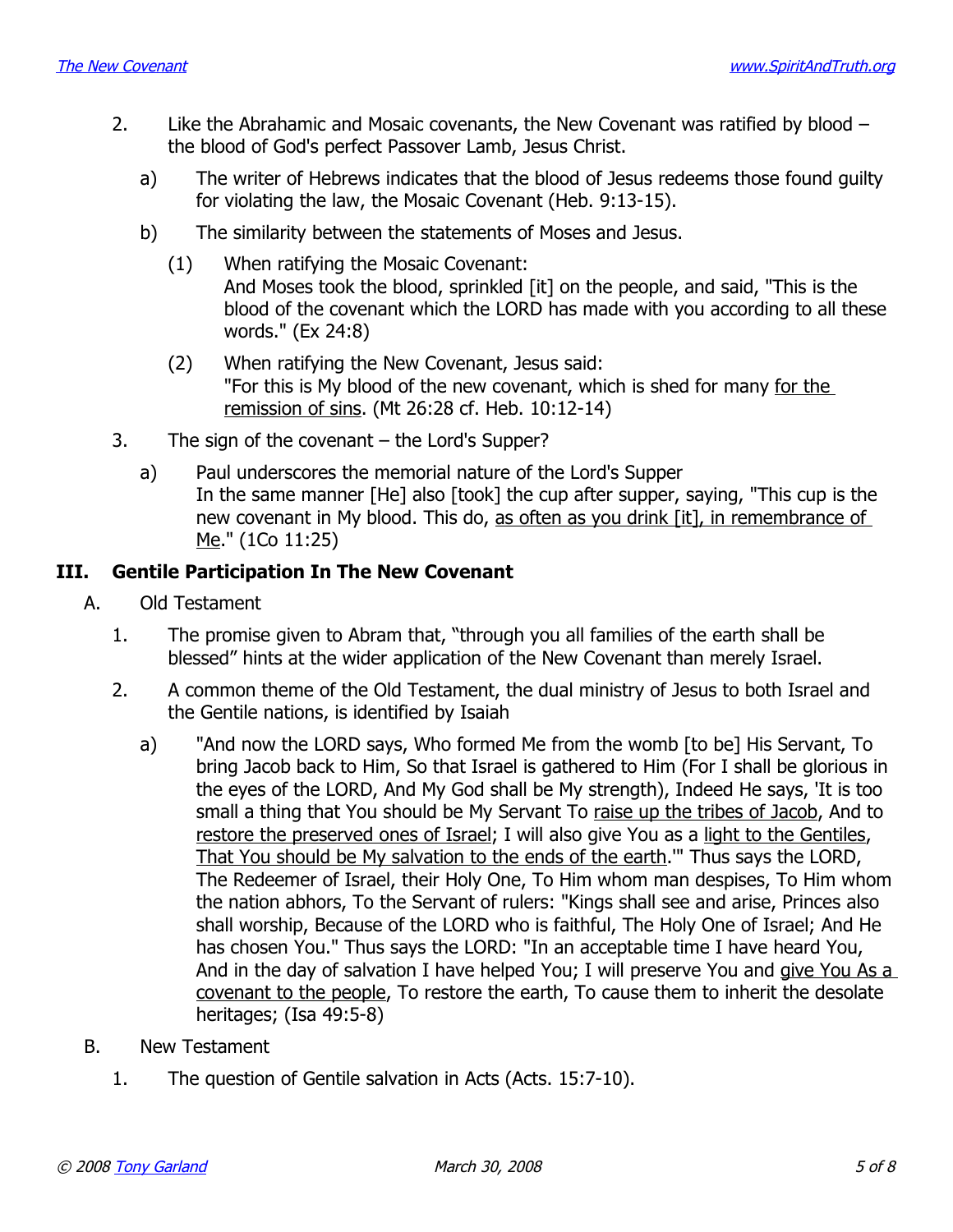- a) If the New Covenant is made with Israel as Jeremiah indicates, how is that believing Gentiles receive its benefits?
- b) How do you and I, believing Gentiles, appropriate the forgiveness promised by the New Covenant?
- 2. We know from Paul's letter to the church at Corinth, that we have been made, "ministers of the new covenant" (2Cor. 3:6). Since we are to minister or serve in relation to the New Covenant, we must also participate in its blessings.
- 3. Furthermore, our participation in the Lord's Supper is said to be in remembrance of the forgiveness of sin obtained through our trust in the sacrifice of Jesus' body and blood upon the cross (1Cor. 11:23-26).
	- a) Participation in the Lord's Supper is equated with communing with the body of Christ and being a recipient of the redemption which He provided on the cross.
		- (1) The cup of blessing which we bless, is it not the communion of the blood of Christ? The bread which we break, is it not the communion of the body of Christ? For we, [though] many, are one bread [and] one body; for we all partake of that one bread. (1Co 10:16-17)
- 4. We also know from the writer of Hebrews that Christ, our Lord, is mediating the New Covenant of which we, as gentiles, are beneficiaries in this present age.
	- (1) For if the blood of bulls and goats and the ashes of a heifer, sprinkling the unclean, sanctifies for the purifying of the flesh, how much more shall the blood of Christ, who through the eternal Spirit offered Himself without spot to God, cleanse your conscience from dead works to serve the living God? And for this reason He is the Mediator of the new covenant, by means of death, for the redemption of the transgressions under the first covenant, that those who are called may receive the promise of the eternal inheritance. (Heb 9:13-15)
		- (a) The blood of Christ is contrasted with the blood of bulls and goats which sanctified and purified the flesh under the Mosaic Covenant.
		- (b) Unlike animal sacrifice, Christ's death is efficacious for redemption on behalf of all those who are called—which includes all the redeemed, whether Jew or Gentile.
		- (c) (Notice once again, as we discussed several sessions ago, that the Mosaic Covenant provides the basis for recognizing our transgression. Law keeping can never reconcile us to God because it serves to witness our inability to keep the law and underscores our nature as law breakers.)
- C. Who Participates in the New Covenant?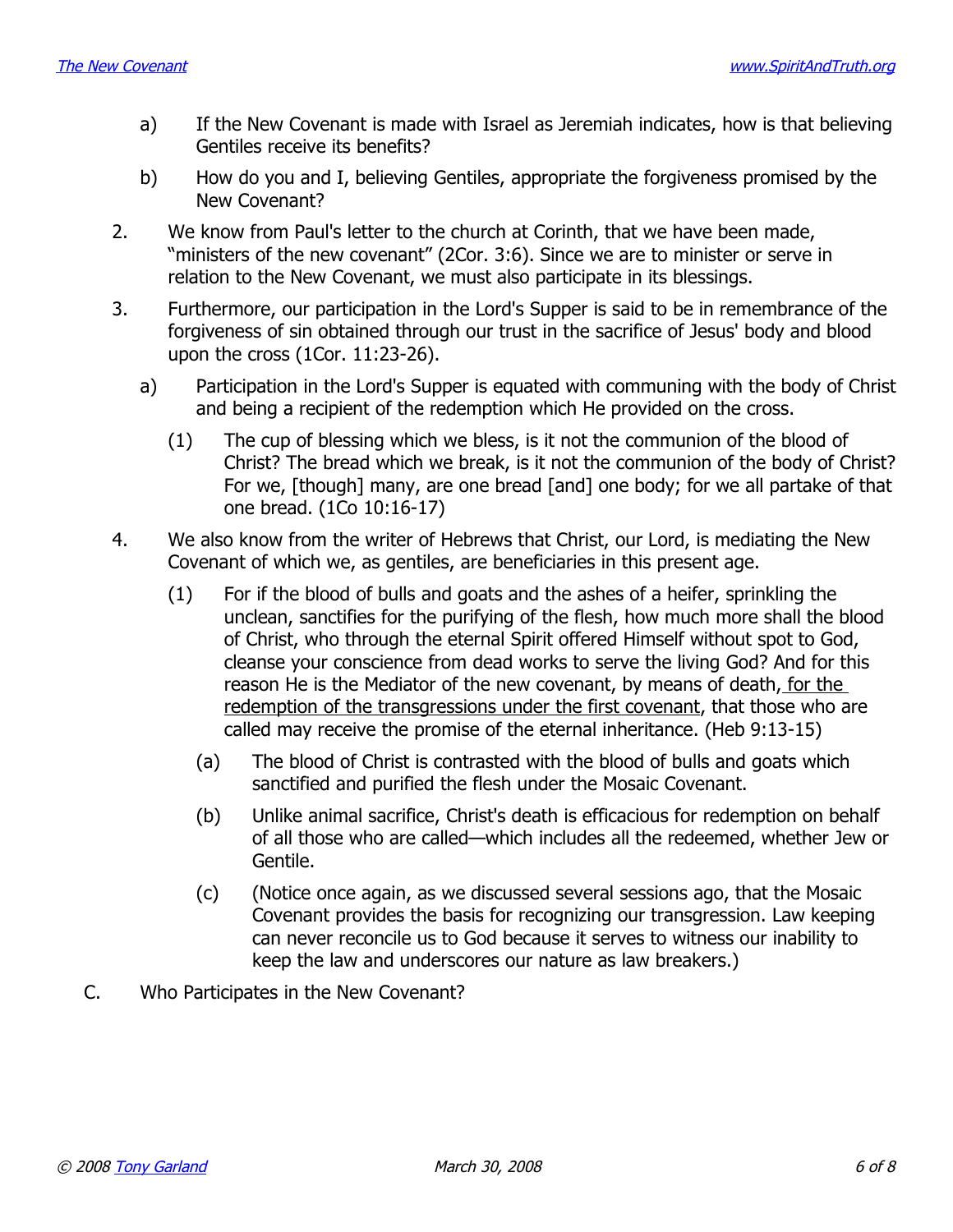- 1. All people who believe in Jesus Christ for the redemption of their sin, presently participate in the benefits of the New Covenant, but the covenant is not fulfilled by our participation.[3](#page-6-0)
- 2. Fulfillment awaits the future, when Israel is turned to faith in Christ—to share the same faith we have even now in Jesus.
- 3. Is is only then that stipulations of the covenant given by Jeremiah (31) find fulfillment.

#### **IV. Summary - Relevance Of The New Covenant Today**

- A. There remains more to come!
	- 1. In regard to Israel.
	- 2. In regard to the stipulations.
	- 3. Means of fulfillment: a work of the spirit of God.
	- 4. Therefore, Christians should have:
		- a) An expectation that God will work in the hearts of the Jews to bring about fulfillment – in spite of times of extreme disobedience which may intervene (e.g., the crucifixion).
		- b) An expectation that God will preserve Israel as a nation in order to bring future fulfillment of the covenant as specified by the prophet Jeremiah and others.
- B. Believers are ministers of the New Covenant.
	- 1. We are to be about offering men participation in the New Covenant by faith in Christ for the forgiveness of sin.
	- 2. The Mosaic Covenant, the law, brings condemnation in that it identifies our sin and our inability to satisfy God by our own motives and behavior. The New Covenant brings life and is superior to the law.
		- a) Paul contrasts the Mosaic Covenant, the law, with the New Covenant.
			- (1) [God] made us sufficient as ministers of the new covenant, not of the letter but of the Spirit; for the letter kills, but the Spirit gives life. But if the ministry of death, written and engraved on stones, was glorious, so that the children of Israel could not look steadily at the face of Moses because of the glory of his countenance, which glory was passing away, how will the ministry of the Spirit not be more glorious? For if the ministry of condemnation had glory, the ministry of righteousness exceeds much more in glory. For even what was made glorious had no glory in this respect, because of the glory that excels. (2Co 3:6-10)

3

<span id="page-6-0"></span>For an excellent discussion of the various views concerning the church's relationship to the New Covenant, see R. Bruce Compton, "Dispensationalism, The Church, and the New Covenant" in the Detroit baptist Theological Journal (DBSJ) 8 (Fall 2003): 3-48. [<http://www.dbts.edu/journals/2003/Compton.pdf>](http://www.dbts.edu/journals/2003/Compton.pdf)